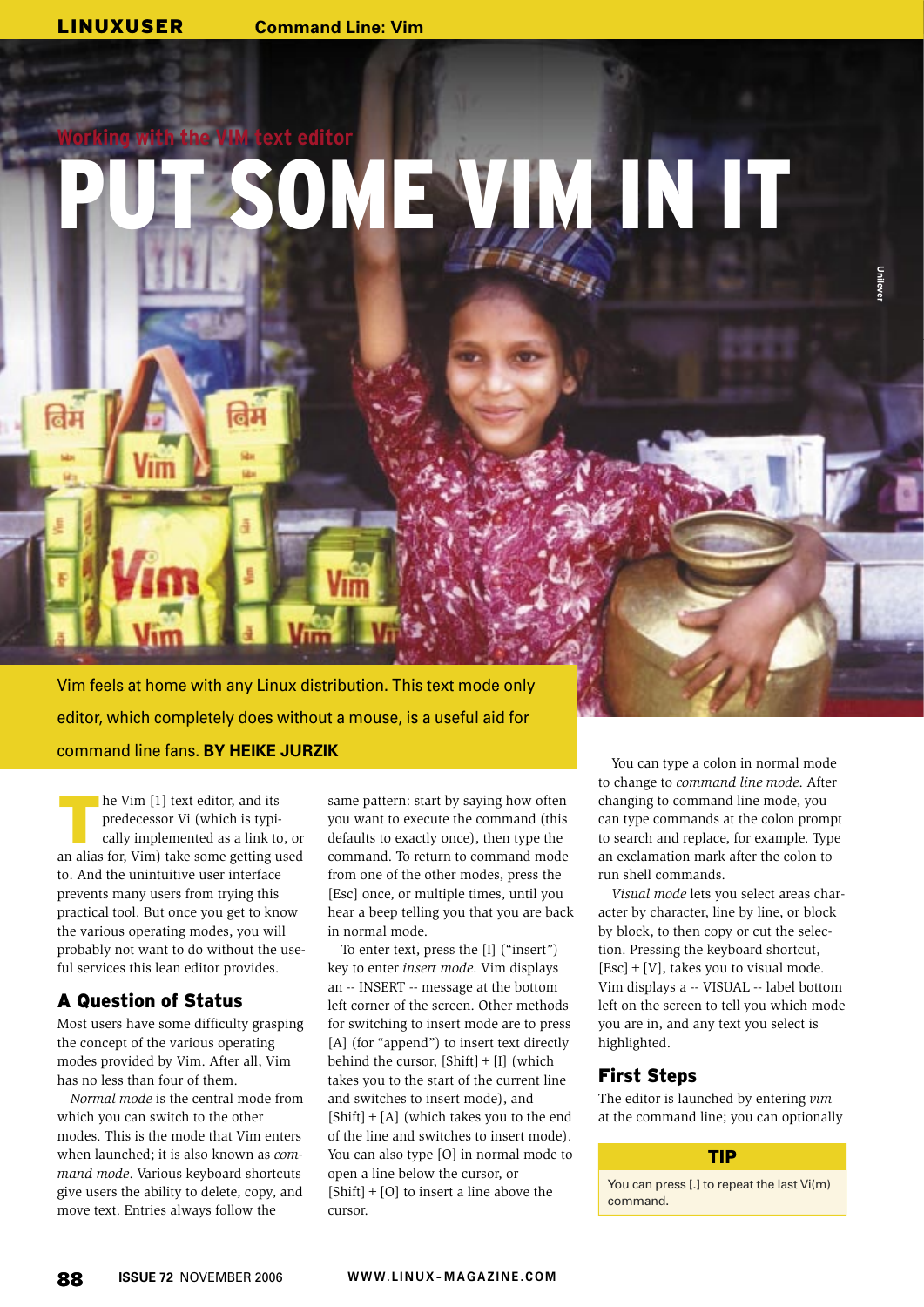provide the name of the file you wish to edit:

#### vim linux-user<sub>2</sub> /2006/08/ vim.txt

To quit the editor, change back to normal mode, and type *:q!*, to quit Vim and discard any changes you have made. Alternatively, you can type *:wq*, if you wish to save your modifications before quitting Vim. You can save a step if you type *:x*, or [Shift] + [Z] twice, instead.

To save changes without quitting Vim, type the *:w* command. You can also append a filename to the command to save your changes in a new file:

#### :w new\_file.txt

Various command line parameters influence the way the editor launches. If you wish to open a file read-only, add the *-R* option. Vim also has a practical recovery function that lets you restore a session after a crash. To do this, type *vim -r file* at the command line.

You can undo a step by pressing [U]. To undo multiple steps, press the key multiple times. To discard all the modifications in the current line, press  $[Shift] + [U]$ .

To display an overview of all command line parameters, with short explanations, type *vim -help* in the shell.

# Clean Slate

In contrast to the legacy Vi editor, the [Del] and [Backspace] keys both delete text in Vim's insert mode. However, the delete and modify functions in command mode are far more practical, and quicker. Just press [X] to delete the character under the cursor, add a number to delete a specific number of characters: for example,

pressing *5x* will delete exactly five characters.

To delete the word under the cursor, move the cursor to the first letter of the word you want to delete, and type *dw*. If you wish to replace a word, type *cw* instead – Vim will not only replace the word under the cursor, but automatically switch to insert mode so that you can enter the replacement text.

To delete a sentence, type the *d)* combination, and to delete the text from the current cursor position to the end of the line, type *d\$*. Again you can type *c* instead of *d* to switch to insert mode directly after deleting the text. To delete a whole line, type *dd*; and in typical Vim fashion, if you wish to delete three lines at one fell swoop, just add a number, as in *3dd*; *3cc* will delete three lines, and – you guessed it – switch to insert mode.

Combinations with other commands are also possible. If you wish to delete from the current line to the end of the file, type *dG*, or type *dgg* to delete from the current line to the start of the file.

# Copy Artist

Vim gives you the ability to insert the text deleted by one of the previous commands at a different position in the document. To do so, press [P], to insert the clipboard in front of the cursor; or press  $[Shift] + [P]$  to insert the text behind the cursor.

Of course there is no need to delete text to store it in the clipboard, and then insert it at another postion – Vim also gives you a number of copying functions. To copy a line, just type *yy*, and then press  $[P]$  or  $[Shift] + [P]$ . Again, combinations of commands are supported: you can type a number to say how many lines you wish to copy. For